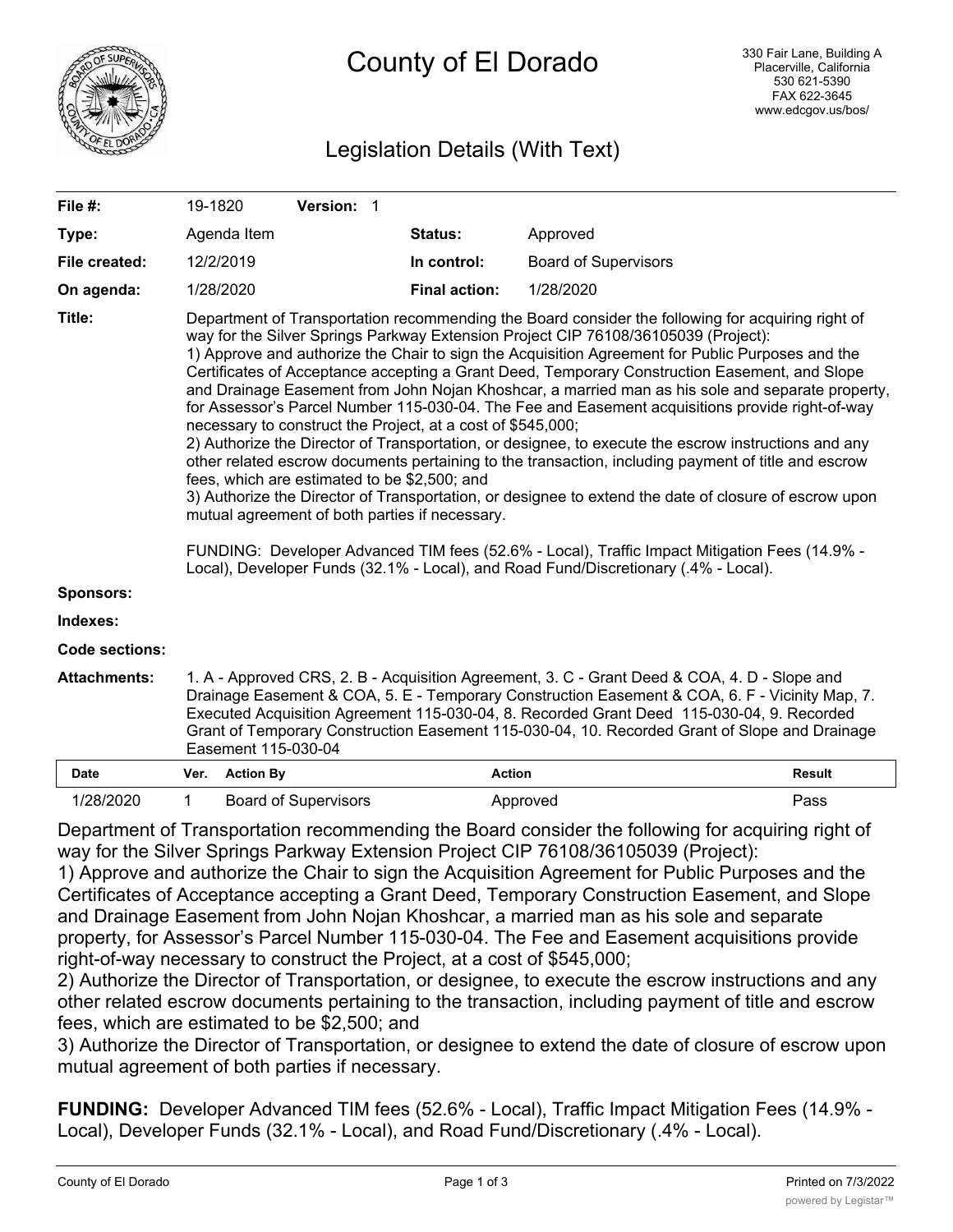#### **DISCUSSION / BACKGROUND**

The Department of Transportation (Transportation) is currently in the Right of Way phase of the Silver Springs Parkway Extension Project (Project). The Project is located in the community of Rescue, approximately two miles north of US Highway 50 on Bass Lake Road. The proposed Project would construct a 0.25 mile divided two-lane roadway connecting the existing Silver Springs Parkway to Bass Lake Road. The Project would also realign and reconstruct Bass Lake Road approximately 800 feet south and 500 feet east of the proposed Silver Springs Parkway intersection and also includes: Class II bike lanes, concrete sidewalks on both sides, and a landscaped center median.

When complete, through traffic heading northbound along Bass Lake Road to Green Valley Road will continue onto Silver Springs Parkway which has wider lanes and fewer driveways and road intersections. The new Bass Lake Road/Silver Springs Parkway intersection will be all way stop controlled.

### **ALTERNATIVES**

If the Acquisition Agreement is not approved, the County will not be able to acquire this necessary right of way for the proposed Project, and the Project will not proceed as planned.

#### **PRIOR BOARD ACTION**

1) On August 2, 2016 (Item 28), the Board adopted the Final Subsequent Environmental Impact Report;

2) On December 12, 2017 (Item 37), Closed Session Hearing held to discuss right-of-way negotiations with Seller;

3) On June 26, 2018 (Item 61), 2018 Capital Improvement Program Book adopted, includes Project; 4) On November 13, 2018 (Item 37), Closed Session Hearing held to discuss right-of-way negotiations with Seller.

#### **OTHER DEPARTMENT / AGENCY INVOLVEMENT**

Pending County Counsel review and approval of the Acquisition Agreement.

#### **CAO RECOMMENDATION / COMMENTS**

It is recommended that the Board approve this item.

#### **FINANCIAL IMPACT**

The costs of the Fee and Easements is \$545,000. The costs for the title and escrow fees are estimated at \$2,500, for a total cost of \$547,500. Funding for the Right of Way acquisition process is budgeted in the Capital Improvement Program and will be provided by Developer Advanced TIM fees, Traffic Impact Mitigation Fees, Developer Funds, and Road Fund/Discretionary.

#### **CLERK OF THE BOARD FOLLOW UP ACTIONS**

1) The Clerk of the Board will obtain the Chair's signature on the Acquisition Agreement for Public Purposes and the Certificates of Acceptance for the corresponding Deeds.

2) The Clerk of the Board will return one (1) copy of the fully executed Acquisition Agreement to Transportation, attention to Grayson Lee, for final processing.

3) The Clerk of the Board will return one (1) original of each signed Certificate of Acceptance to Transportation, attention to Grayson Lee, for final processing.

#### **STRATEGIC PLAN COMPONENT**

Infrastructure